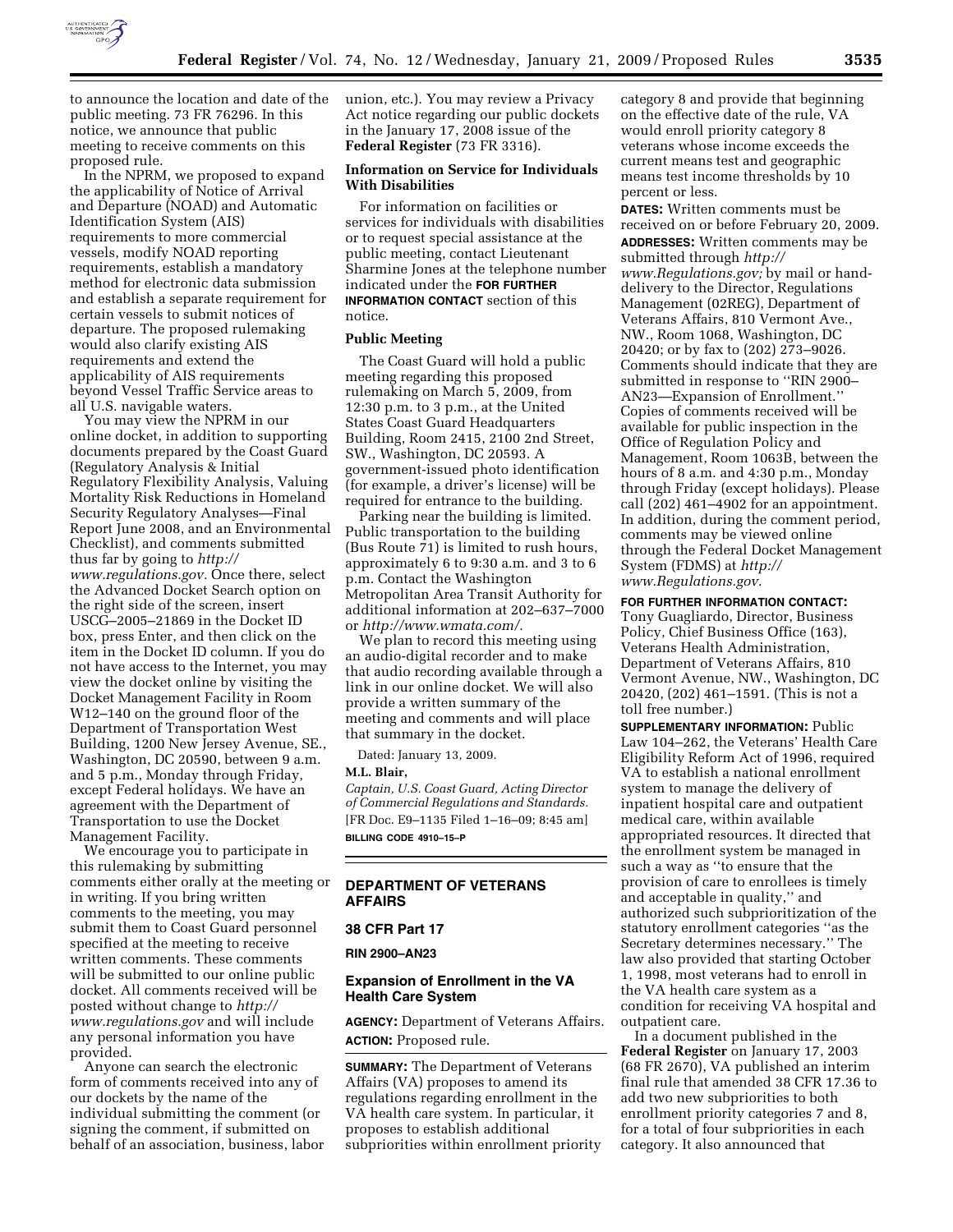beginning January 17, 2003, VA would enroll all priority categories of veterans except that those veterans in priority category 8 who were not in an enrolled status on January 17, 2003, or who requested disenrollment after that date, would not be eligible to be enrolled. The veterans in this priority category are those whose incomes exceed certain income limits and who do not qualify for enrollment in another priority category. Since then, VA has not enrolled veterans in priority category 8 unless they had been enrolled in another priority category and no longer qualified for enrollment in that category.

This proposed rule would establish additional subpriorities within enrollment priority category 8 and would provide that beginning on the effective date of the rule, VA would enroll priority category 8 veterans whose income exceeds the current means test and geographic means test income thresholds by 10 percent or less. These veterans would continue enrollment in these subpriority groups (even if their income exceeds the

current tests by more than 10 percent) unless they become eligible for enrollment in a higher category or subpriority; a request for disenrollment is made; or a decision is made to disenroll their particular subpriority or category. This proposed rule would also amend the medical regulations by making a nonsubstantive change to reflect an alternative method to submit VA's Application for Health Care Benefits (VA Form 10–10EZ).

# **Projections for Increasing Enrollment of Priority Category 8 Veterans Whose Income Exceeds the Current VA Means Test and Geographic Means Test Income Thresholds by 10 Percent or Less**

An existing regulation (38 CFR 17.36(c)) requires that the Secretary determine which categories of veterans are eligible to be enrolled and that the Secretary notify eligible enrollees of the determination by announcing it in the **Federal Register**. In making that determination, the Secretary must consider an array of factors including economic information such as available resources, projections of demand for enrollment, and the length of waiting times for appointments for care.

The actual number of total enrollees who were enrolled at any time in 2003 was 7,120,347. The corresponding number in 2008 was 7,802,382. The increase in the veterans enrolled in the VA health care system between 2003 and 2008 is, therefore, 682,035.

The 2009 Appropriations Act provided funding in VA's health care appropriation to increase priority category 8 enrollment. The Veterans Health Administration's (VHA) total FY 2009 medical care appropriation is \$40.434 billion. This is supplemented by an additional \$3.717 billion from collections for copayments, third-party reimbursements for services, other revenue, and carry-over funds. The sum of these resources is \$44.151 billion. The following table shows the projected enrollment for FY 2009 together with the projected expenditures that would be needed to provide the medical benefits package to enrollees under VA's current enrollment policy:

# FY 2009 PROJECTIONS UNDER VA'S CURRENT ENROLLMENT POLICY 1

| Priority category | Enrollment                                                                                    | Expenditures                                                                                                                           | Cumulative<br>expenditures                                                                                                                     |
|-------------------|-----------------------------------------------------------------------------------------------|----------------------------------------------------------------------------------------------------------------------------------------|------------------------------------------------------------------------------------------------------------------------------------------------|
| 4<br>8            | 1,079,852<br>595.548<br>1,090,376<br>233.153<br>2.361.166<br>354.785<br>1.056.733<br>.286.626 | \$10,552,245,777<br>2,352,417,015<br>3,517,387,015<br>3,461,043,477<br>11,513,021,012<br>606.349.476<br>2,041,244,267<br>2.692.952.224 | \$10.552.245.777<br>12,874,662,792<br>16,392,050,361<br>19,853,093,838<br>31,366,114,850<br>31,972,464,326<br>34,013,708,592<br>36,706,660,817 |
| ⊺ota              | 8.058.238                                                                                     | 36.706.660.817                                                                                                                         |                                                                                                                                                |

1This table *does not* include projections regarding the impact of the proposed regulatory change.

The following table shows the projected enrollment and expenditures for FY 2009 if the expanded enrollment as proposed in this document is implemented. The projections are based on reopening enrollment for Priority 8 veterans whose income exceeds the current VA means test (VMT) and geographic means test (GMT) income thresholds by 10 percent or less. The means tests are currently based on Calendar Year (CY) 2007 income.

Priority 8 veterans eligible to enroll under VMT/GMT+10 percent are assumed to enroll at higher rates than the average historical rates evidenced in the current Priority 8 enrollee population. Experience shows that veterans in the lower income ranges for Priority 8 veterans are more likely to enroll. The FY 2009 enrollment projections also reflect an expected surge in enrollment when the suspension is lifted and veterans who

have not been able to enroll take advantage of this opportunity. The higher enrollment rates for VMT/ GMT+10 percent veterans were increased by 17.5 percent for FY 2009 to reflect the expected surge. In absence of any data to support a different assumption, the projections for VMT/ GMT+10 percent assume the new Priority 8 enrollees will have the same reliance and morbidity as current Priority 8 enrollees.

# FY 2009 PROJECTIONS UNDER VA'S CURRENT ENROLLMENT POLICY PLUS GMT/VMT 10 PERCENT SCENARIO<sup>1</sup>

| Priority category | Enrollment                                 | Expenditures                                                        | Cumulative<br>expenditures                                             |
|-------------------|--------------------------------------------|---------------------------------------------------------------------|------------------------------------------------------------------------|
| C<br>P            | .079.852<br>595,548<br>,090,376<br>233,153 | \$10,552,245,777<br>2,352,417,015<br>3,517,387,568<br>3,461,043,477 | \$10.522.245.777<br>12.874.662.792<br>16.392.050.361<br>19,853,093,838 |
| 5                 | 2.361.166                                  | 11,513,021,012                                                      | 31.366.114.850                                                         |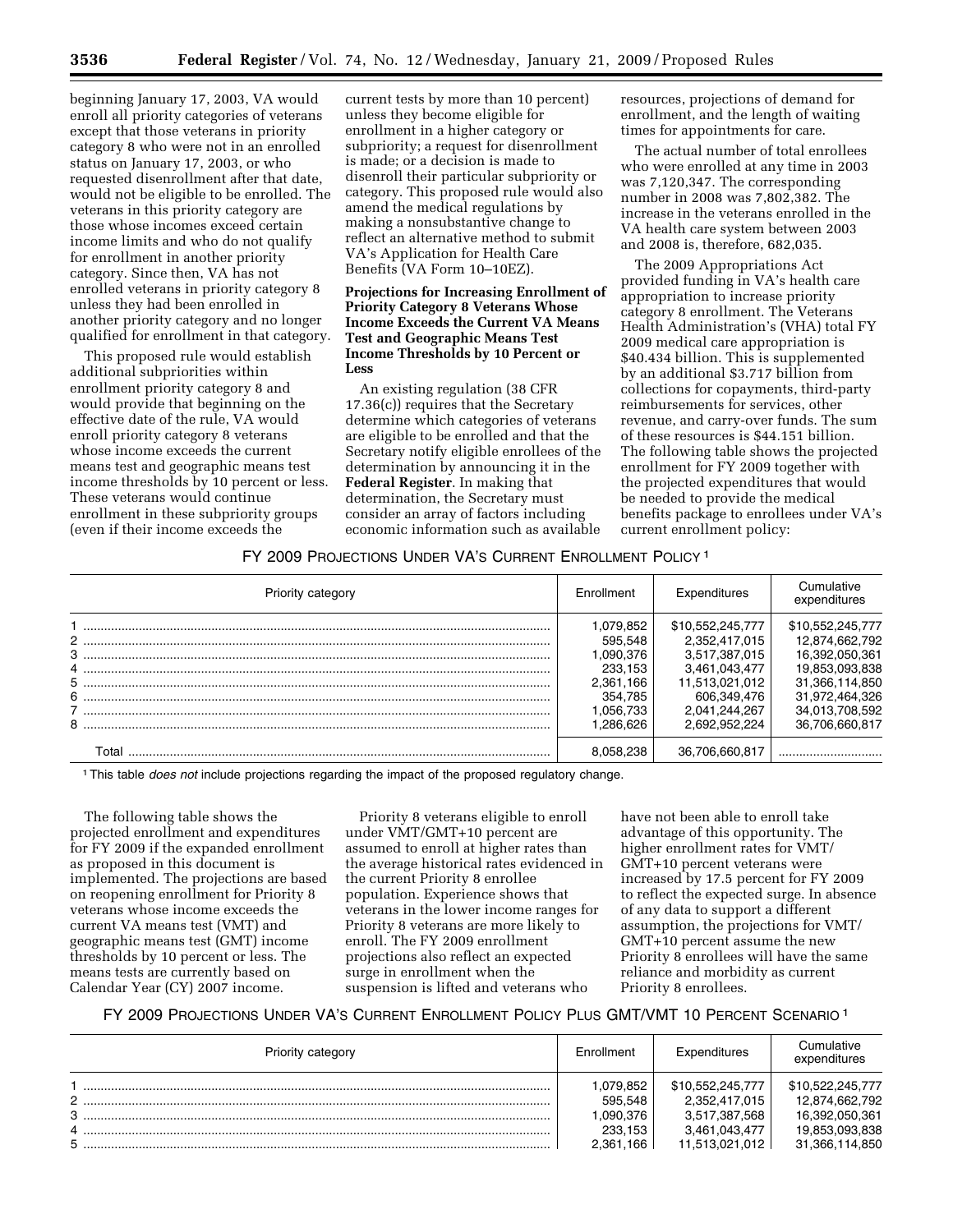FY 2009 PROJECTIONS UNDER VA'S CURRENT ENROLLMENT POLICY PLUS GMT/VMT 10 PERCENT SCENARIO 1-**Continued** 

| Priority category | Enrollment                       | Expenditures                                  | Cumulative<br>expenditures                         |
|-------------------|----------------------------------|-----------------------------------------------|----------------------------------------------------|
| 6<br>⇁<br>8       | 354,785<br>.056,733<br>1,545,331 | 606,349,476<br>2,041,244,267<br>3,178,199,353 | 31,972,464,326<br>34,013,708,592<br>37,191,907,945 |
| Total             | 8,316,943                        | 37,191,907,945                                |                                                    |

1FY 2009 Projections in this table include projections under Current Enrollment Policy *plus* the impact of the proposed regulatory change.

The previous tables display 2009 projections based on the 2008 Enrollee Health Care Projection Model, VA's health care actuarial model. The VA Enrollee Health Care Projection Model (the ''Model'') supports the VHA health care budget, projects the number of veterans who will be enrolled, the health care services they will choose to get from VHA, and the expenditures associated with that utilization for 20 years. The utilization and expenditure projections are developed based on where enrollees live to support

population-based long-term planning. Base year unit costs are based on FY 2007 unit cost data from VA's financial accounting system—Decision Support System (DSS). The base year unit costs are trended forward using health care cost trends and adjusted for the impact of enrollee aging and changes in VA's level of health care management over the 20-year projection period. The expenditures projected by this model reflected in these tables exclude services such as Long Term Care, Readjustment Counseling, Spina Bifida, Foreign

Medical Programs, Non-Veteran Medical Care, and the Civilian Health and Medical Program of the Department of Veterans Affairs (CHAMPVA). Total expenditures for medical care not included in the model are projected to be \$6.959 billion in FY 2009. The following tables show VA's projections for enrollment through 2019 under the current enrollment policy and how the proposed expansion of enrollment in priority category 8 would affect that.

# PROJECTED PRIORITY CATEGORY 8 ENROLLMENT: FY 2009–2019 1

| Fiscal year | Current enroll-<br>ment policy <sup>2</sup> | GMT/VMT<br>10% scenario <sup>3</sup> | ⊺otal<br>enrollment |
|-------------|---------------------------------------------|--------------------------------------|---------------------|
| 2009        | .286.626                                    | 258.705                              | .545,331            |
| 2010        | .291.964                                    | 265.571                              | .557,535            |
| 2011        | .294.969                                    | 271.755                              | .566.724            |
| 2012        | .295.921                                    | 281.598                              | 577,518             |
| 2013        | .293.672                                    | 295.772                              | 1,589,444           |
| 2014        | .288.124                                    | 290.583                              | 1.578.707           |
| 2015        | 280.054                                     | 294.617                              | 574.671.ا           |
| 2016        | .269.050                                    | 297.001                              | .566.051            |
| 2017        | 258.489                                     | 299.393                              | 882,557,6           |
| 2018        | .244.623                                    | 300.847                              | .545.470            |
| 2019        |                                             | 300.798                              | .529.401            |

1The enrollment projections begin with VetPop data, 20-year projections of the veteran population that are produced by the VA Office of the Actuary. At this time, VetPop does not provide veteran projections by Priority Levels so VetPop data is combined with other data sources to create VetPop Proxy data, which provides veteran projections by Priority Level.

Historical enrollment data are analyzed to develop enrollment rates by Priority Level, Age Band, Geographic Area, and Special Conflict Status. The enrollment rates are then applied to the enrollment pool, which is VetPop minus the enrolled veteran population, to determine projected enrollees for any given year.

Mortality rates specific to age, gender, and Priority Level are then applied to the enrollee population, and the enrollment and potential enrollee pool are aged one year at the end of each fiscal year to arrive at the projections for the beginning of the next fiscal year. The process of applying enrollment and mortality rates then repeats for the duration of the enrollment projections.

The VA Enrollee Health Care [Projection Model (EHCPM) also accounts for geographic migration and enrollees who transition between enroll-<br>ment Priority Levels.

<sup>2</sup> FY 2009–2019 Projections under Current Enrollment Policy *do not* include the impact of the proposed regulatory change.<br><sup>3</sup> FY 2009–2019 Projections under GMT/VMT 10 percent represent the impact of the proposed regulat

# PROJECTED TOTAL PRIORITY CATEGORY 1–8 ENROLLMENT: FY 2009–2019

| Fiscal year | Current enroll-<br>ment policy <sup>1</sup> | Current enroll-<br>ment plus<br><b>GMT/VMT</b><br>10% scenario <sup>2</sup> | Change from<br>current policy |
|-------------|---------------------------------------------|-----------------------------------------------------------------------------|-------------------------------|
| 2009        | 8.058.238                                   | 8,316,943                                                                   | 258,705                       |
| 2010        | 8.173.270                                   | 8.438.842                                                                   | 265,578                       |
| 2011        | 8.274.706                                   | 8.546.461                                                                   | 271,755                       |
| 2012        | 8.341.713                                   | 8.623.310                                                                   | 281,598                       |
| 2013        | 8.378.061                                   | 8.673.833                                                                   | 295,772                       |
| 2014        | 8.384.127                                   | 8.674.710                                                                   | 290,583                       |
| 2015        | 8.364.224                                   | 8.658.841                                                                   | 294,617                       |
| 2016        | 8.318.496                                   | 8.615.497                                                                   | 297.001                       |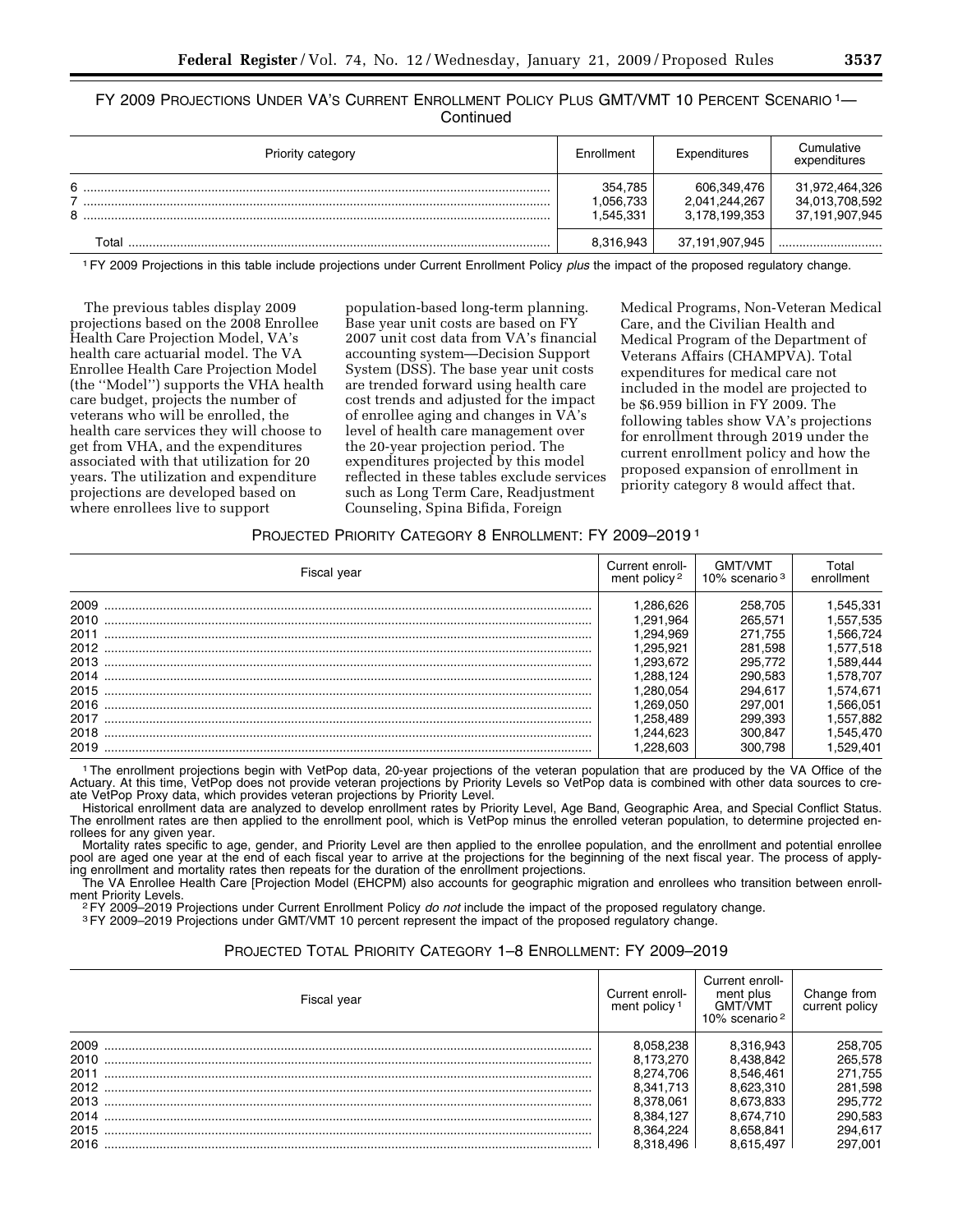| Fiscal year | Current enroll-<br>ment policy <sup>1</sup> | Current enroll-<br>ment plus<br><b>GMT/VMT</b><br>10% scenario <sup>2</sup> | Change from<br>current policy |  |
|-------------|---------------------------------------------|-----------------------------------------------------------------------------|-------------------------------|--|
| 2017        | 8,277,135                                   | 8.576.528                                                                   | 299,393                       |  |
| 2018        | 8,231,823                                   | 8.532.671                                                                   | 300.847                       |  |
| 2019        | 8,181,196                                   | 8,481,994                                                                   | 300,798                       |  |

# PROJECTED TOTAL PRIORITY CATEGORY 1–8 ENROLLMENT: FY 2009–2019—Continued

<sup>1</sup> FY 2009–2019 Projections under Current Enrollment Policy *do not* include the impact of the proposed regulatory change.<br><sup>2</sup> FY 2009–2019 Projections in this column include projections under Current Enrollment Policy *p* change.

As can be seen from the FY 2009 medical care appropriation and the tables above, VA projects that available resources to expand enrollment will be adequate to support the proposed expansion of enrollment of Priority 8 veterans.

## **Previous Interim Final Rules and Responses to Comments**

This document includes proposed changes in the provisions adopted in the interim final rule published in the **Federal Register** on January 17, 2003 (68 FR 2669, RIN 2900–AL51). We received five comments on that interim final rule. All of the commenters expressed disagreement with VA's decision to suspend enrollment of additional veterans in priority category 8. Each of the commenters generally expressed the view that VA should provide care to all veterans seeking care because they had served their country. Thoughtful consideration was given to the comments received. However, as discussed in the preamble accompanying publication of the interim final rule, VA is required to assess available resources and determine the number of veterans it is able to enroll to ensure that medical services provided are both timely and acceptable in quality. An enrollment system is necessary because the provision of VA health care is discretionary and can be provided only to the extent that appropriated resources are available for that purpose. The enrollment decision made in January 2003 was based on available resources, and the comments do not suggest that VA's assessment of available resources was incorrect.

# **Unfunded Mandates**

The Unfunded Mandates Reform Act requires, at 2 U.S.C. 1532, that agencies prepare an assessment of anticipated costs and benefits before issuing any rule that may result in the expenditure by State, local, and tribal governments, in the aggregate, or by the private sector of \$100 million or more in any given year. This rule would have no such

effect on State, local, or tribal governments.

#### **Paperwork Reduction Act**

This proposed rule contains no provisions constituting a new collection of information, but would change, merely by adding an option of a new method of submission, a collection of information that has been approved by the Office of Management and Budget (OMB) in accordance with the Paperwork Reduction Act of 1995 (44 U.S.C. 3501–3521). OMB assigns a control number for each collection of information it approves. VA may not conduct or sponsor, and a person is not required to respond to, a collection of information unless it displays a currently valid OMB control number. The information collection provisions affected by this proposed rule have been approved under control number 2900– 0091.

### **Executive Order 12866 and Congressional Review Act**

This is an economically significant regulatory action under Executive Order 12866 and constitutes a major rule under the Congressional Review Act.

Executive Order 12866 directs agencies to assess all costs and benefits of available regulatory alternatives and, when regulation is necessary, to select regulatory approaches that maximize net benefits (including potential economic, environmental, public health and safety, and other advantages; distributive impacts; and equity). Executive Order 12866 classifies a ''significant regulatory action'' requiring review by OMB as any regulatory action that is likely to result in a rule that may: (1) Have an annual effect on the economy of \$100 million or more, or adversely affect in a material way the economy, a sector of the economy, productivity, competition, jobs, the environment, public health or safety, or State, local, or tribal governments or communities; (2) create a serious inconsistency or interfere with an action taken or planned by another agency; (3) materially alter the budgetary impact of

entitlements, grants, user fees, or loan programs or the rights and obligations of entitlement recipients; or (4) raise novel legal or policy issues arising out of legal mandates, the President's priorities, or the principles set forth in the Executive Order.

VA has examined the economic, interagency, budgetary, legal, and policy implications of this proposed rule and has concluded that it is an economically significant regulatory action under Executive Order 12866 because it is likely to result in a rule that may have an annual effect on the economy of \$100 million or more and may raise novel legal or policy issues arising out of legal mandates, the President's priorities, or the principles set forth in the Executive Order. This proposed rule is also a major rule under the Congressional Review Act because it is likely to result in an annual effect on the economy of \$100 million or more.

VA has attempted to follow OMB circular A–4 to the extent feasible in this analysis. The circular first calls for a discussion of the need for the regulation. The Consolidated Security, Disaster Assistance, and Continuing Appropriations Act, 2009 (Pub. L. 110– 329) was enacted on September 30, 2008. The accompanying report language stated that funding was included to reopen priority category 8 enrollment. The preamble above discusses the need for the regulation in more detail. There are not any alternatives to publishing this proposed rule that will accomplish the stated provisions in the report language of the Consolidated Security, Disaster Assistance, and Continuing Appropriations Act, 2009 (Pub. L. 110– 329).

VA uses the Enrollee Health Care Projection Model (Model), a health care actuarial model, to project veteran demand for VA health care. To project enrollment and expenditures under this proposed regulatory change, VA first identified the number of non-enrolled veterans whose income exceeds the current VA means test and geographic means test income thresholds by 10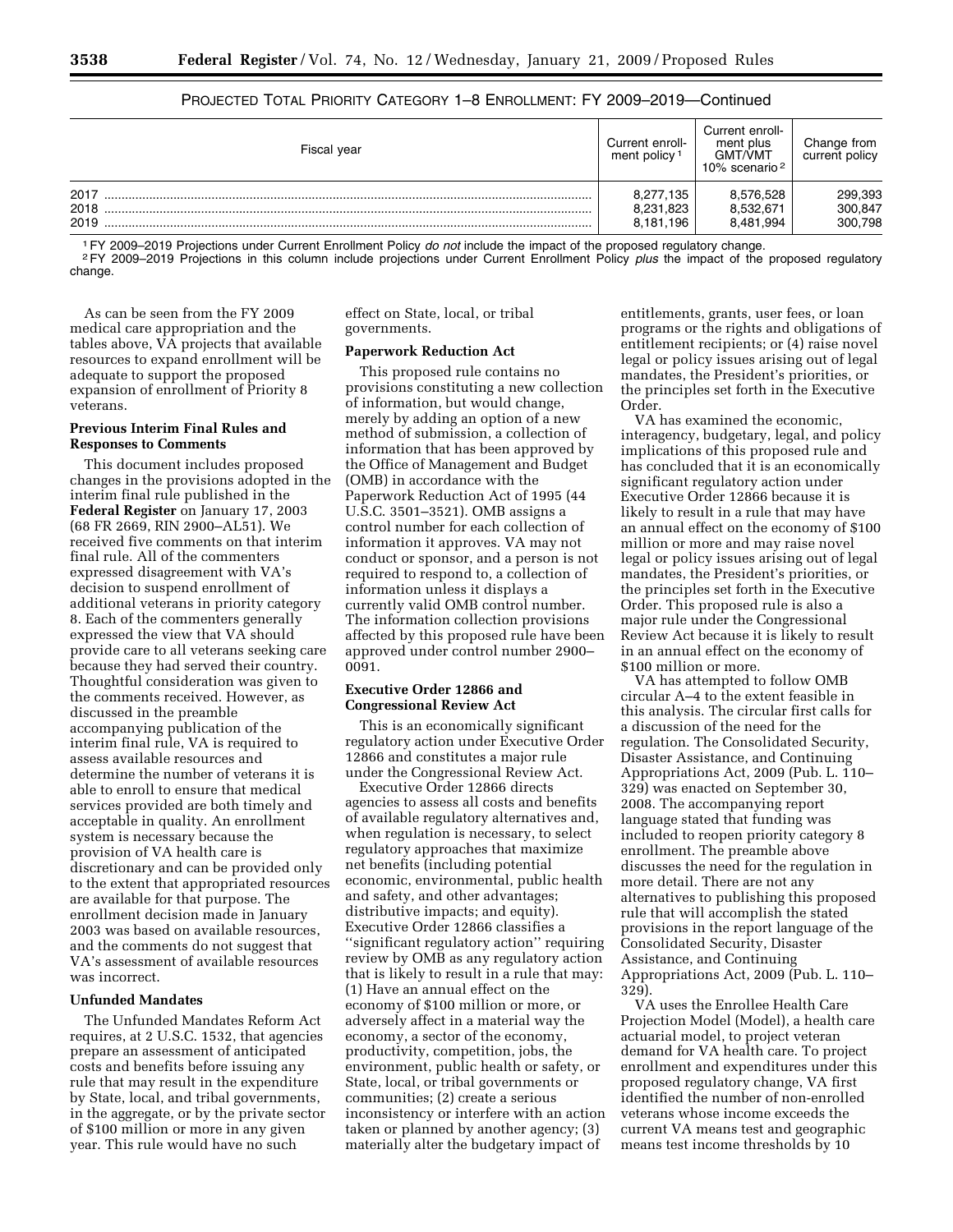percent or less. VA then projected the number of those veterans who would enroll based on historical priority category 8 enrollment rates. The projected health care service utilization for these new enrollees was based on the historical morbidity and reliance rates of the current priority category 8 enrollee population. The projected expenditures represent the cost to provide the projected health care services to these new enrollees.

Using the 2008 Model, VA projects that this proposed regulatory change would result in an additional 258,705 priority category 8 enrollees in FY 2009. The projected increase in total health care service expenditures associated with this new enrollment is \$485 million in FY 2009. The revenues generated by the first- and third-party collections are projected to be \$121

million,<sup>1</sup> resulting in a \$364 million growth in net health service expenditures for FY 2009, and \$375 million was provided in the Consolidated Security, Disaster Assistance, and Continuing Appropriations Act, 2009 (Pub. L. 110– 329). VA's expenditures related to this proposed regulatory change are projected to be approximately \$2.931 billion for five years.<sup>2</sup> These expenditures exclude services such as Long Term Care, Readjustment Counseling, Spina Bifida, Foreign Medical Programs, Non-Veteran Medical Care and CHAMPVA.

1*The first party collections are based on the projected health care service utilization of the new Priority 8 enrollees. In the base year (2007), we applied the appropriate copayment to the projected services. We then balanced the resulting co-payment revenue* 

# 2 FIVE YEAR PROJECTION TABLE

[Present value: (future value)/((1+i - ^n)]

*projections to the actual collections for 2007 for four categories (inpatient, outpatient, residential rehabilitation, and pharmacy) and by Veterans Integrated Service Network (VISN) to account for the amount actually collected. The resulting first-party revenue per service developed for 2007 is applied to the projected services in future years to project the first-party revenue associated with health care utilization of the new Priority 8 enrollees. Further, the pharmacy co-payment is increased over time based on the legislated Consumer Price Index (CPI) schedule.* 

*To develop the third-party collections, we calculated the percentage of third-party revenue collected in 2007 as a percent of 2007 expenditures by VISN, priority level, and two age bands (under and over age 65). We then applied these percentages to the projected expenditures for the new Priority 8 enrollees in future years. For 2010, the percentages were increased to reflect VHA's initiatives to increase third-party revenue collections.* 

| (\$ in billions) | FY 2009                                 | FY 2010                                    | FY 2011                                    | FY 2012                                 | FY 2013                                 | 5 year                          |
|------------------|-----------------------------------------|--------------------------------------------|--------------------------------------------|-----------------------------------------|-----------------------------------------|---------------------------------|
|                  | \$0.485<br>$3.00\%$<br>7.00%<br>\$0.485 | \$0.533<br>$3.00\%$<br>$7.00\%$<br>\$0.517 | \$0.580<br>$3.00\%$<br>$7.00\%$<br>\$0.546 | \$0.631<br>$3.00\%$<br>7.00%<br>\$0.578 | \$0.702<br>$3.00\%$<br>7.00%<br>\$0.624 | \$2.931<br><br>.<br><br>\$2.751 |
|                  | \$0.485                                 | \$0.498                                    | \$0.506                                    | \$0.515                                 | \$0.536                                 | \$2.540                         |

VA requests comments on all of these projections.

#### **Regulatory Flexibility Act**

The Secretary hereby certifies that the adoption of this proposed rule would not have a significant economic impact on a substantial number of small entities as they are defined in the Regulatory Flexibility Act, 5 U.S.C. 601–612. This rule would not directly affect any small entities. Only individuals could be directly affected. Therefore, pursuant to 5 U.S.C. 605(b), this rule is exempt from the initial and final regulatory flexibility analysis requirements of sections 603 and 604.

#### **Catalog of Federal Domestic Assistance**

The Catalog of Federal Domestic Assistance numbers and titles for the programs affected by this document are 64.005, Grants to States for the Construction of State Homes; 64.007, Blind Rehabilitation Centers; 64.008, Veterans Domiciliary Care; 64.009, Veterans Medical Care Benefits; 64.010, Veterans Nursing Home Care; 64.011, Veterans Dental Care; 64.012, Veterans Prescription Service; 64.013, Veterans Prosthetic Appliances; 64.014, Veterans State Domiciliary Care; 64.015, Veterans State Nursing Home Care; 64.016,

Veterans State Hospital Care; 64.018, Sharing Specialized Medical Resources; 64.019, Veterans Rehabilitation Alcohol and Drug Dependence; and 64.022, Veterans Home Based Primary Care.

#### **List of Subjects in 38 CFR Part 17**

Administrative practice and procedure, Alcohol abuse, Alcoholism, Claims, Day care, Dental health, Drug abuse, Foreign relations, Government contracts, Grant programs—health, Grant programs—veterans, Health care, Health facilities, Health professions, Health records, Homeless, Medical and dental schools, Medical devices, Medical research, Mental health programs, Nursing homes, Philippines, Reporting and record-keeping requirements, Scholarships and fellowships, Travel and transportation expenses, Veterans.

Approved: January 13, 2009.

#### **James B. Peake,**

*Secretary of Veterans Affairs.* 

For the reasons set out in the preamble, VA proposes to amend 38 CFR part 17 as set forth below:

## **PART 17—MEDICAL**

1. The authority citation for part 17 continues to read as follows:

**Authority:** 38 U.S.C. 501, 1721, and as stated in specific sections.

2. Amend § 17.36 by revising paragraphs  $(b)(8)$ ,  $(c)(1)$ ,  $(c)(2)$ , and (d)(1) and the authority citation to read as follows:

#### **§ 17.36 Enrollment—provision of hospital and outpatient care to veterans.**

\* \* \* \* \* (b) \* \* \*

(8) Veterans not included in priority category 4 or 7, who are eligible for care only if they agree to pay to the United States the applicable copayment determined under 38 U.S.C. 1710(f) and 1710(g). This category is further prioritized into the following subcategories:

(i) Noncompensable zero percent service-connected veterans who were in an enrolled status on January 17, 2003, or who are moved from a higher priority category or subcategory due to no longer being eligible for inclusion in such priority category or subcategory and who subsequently do not request disenrollment;

(ii) Noncompensable zero percent service-connected veterans not included in paragraph (b)(8)(i) of this section and whose income is not greater than ten percent more than the income that